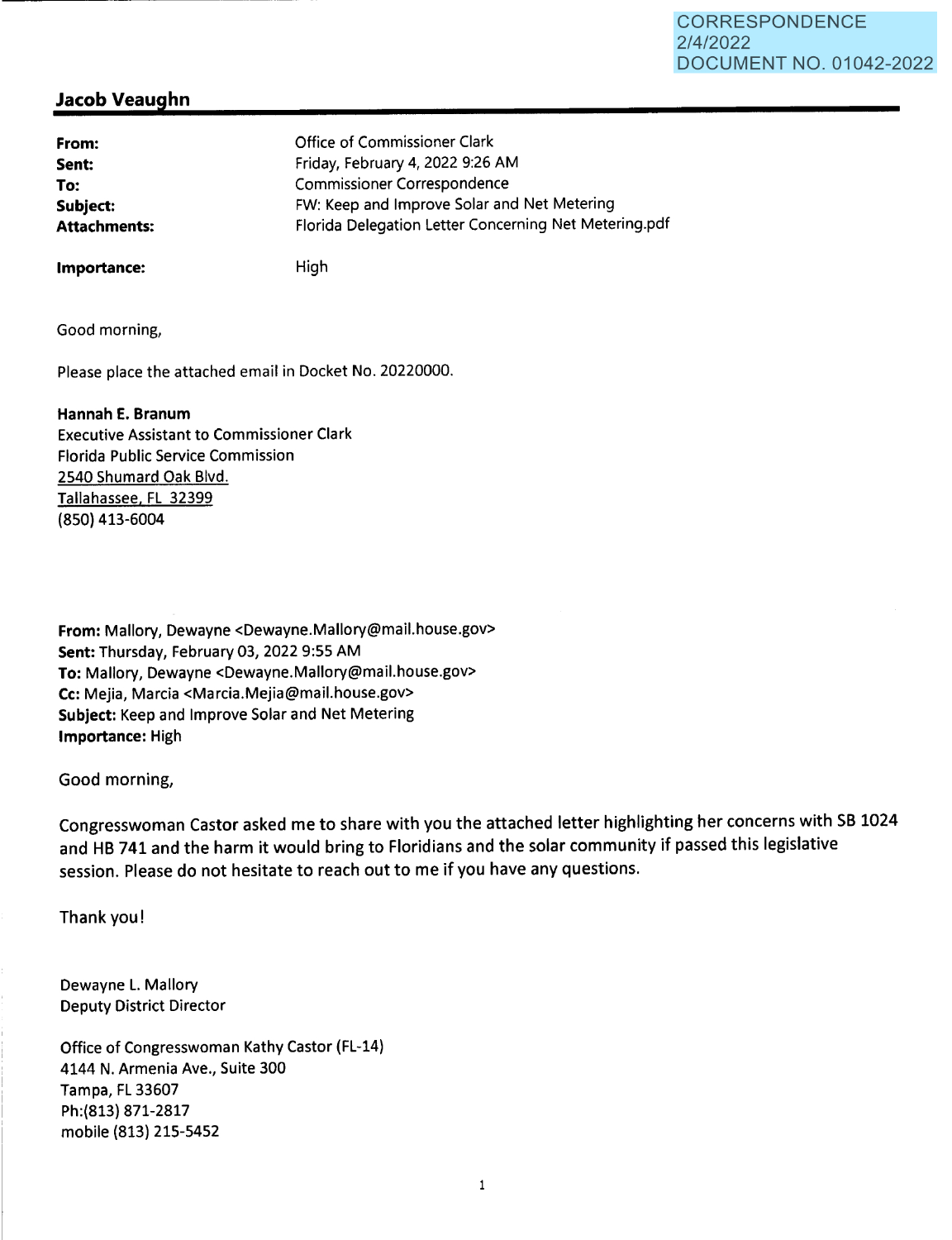KA THY CASTOR 14TH DISTRICT. FLORIDA

\:t ~ f"<. '7 1·,;\_,V!l. .. ~!1' 1'f.£: l HQ> l'll1'~-,r.. Tl CftiSi~t

COMMITTEE ON<br>ENERGY AND COMMERCE .<br>Si ini lame i 17 - 4 Kovin.



**AASHING** SN OFFICE ትር ሜዳን ወሀብት ተለጋህቷል ወዘ የአርቲ ወሀብር በጥበጋ<br>- የአንዳንጫትል የአንዱ (SETEMPS)<br>- 2 22 - 225 - የፕሮክ **CASTRET CHECKE** www.castia.hunzer.grzy

<sup>l</sup>~--c.~c-" .-\'NL! rO .. itA"'-ti;.f{CJ- **<!LongrtJJs of tltc Bnittb t,int.es Jfoust nf lltpresentaUue:s**  *Washinaton. DC 20515-0914* 

February 3, 2022

The Honorable Wilton Simpson President 409 The Capitol 404 South Monroe Street Tallahassee, FL 32399-l l 00

The Honorable Chris Sprowls Speaker 420 The Capitol 402 South Monroe Street Tallahassee, FL 32399-1300

The Honorable Lauren Book Democratic Leader 228 Senate Building 404 South Monroe Street Tallahassee, FL 32399-1100

The Honorable Evan Jenne Democratic Leader 316 The Capitol 402 South Monroe Street Tallahassee, FL 32399-1300

RE: Help Floridians Lower Electric Bills: Keep and Improve Solar and Net Metering

Dear President Simpson, Leader Book, Speaker Sprowls and Leader Jenne:

Last year in the United States, 20 climate disasters each caused over \$1 billion in economic losses through severe storms, tropical cyclones, flooding events, drought, wildfire, and a winter storm.<sup>1</sup> Florida alone experienced \$600 million in economic losses in 2021 from climate disasters.<sup>2</sup> Despite these costs, the state of Florida has failed to adopt policies to reduce greenhouse gas pollution that fuels disasters, more frequent flooding, extreme heat - and thereby increase costs for Floridians. This failure persists even though clean energy is cheap energy: the cost of rooftop solar has dropped by 64% in the last decade and with the right state and local policies to address soft costs, costs could fall even further.<sup>3</sup>

Florida is blessed with abundant and affordable solar energy, and all Floridians should be able to access this renewable resource to help them save money on their electric bills, avoid vulnerability to volatile fossil fuel prices, and catalyze the continued growth of an industry that creates good-paying jobs and strengthens local economies. We write to express our concerns with SB 1024 and HB 741, legislation that would effectively end net metering for rooftop solar in Florida and jeopardize over 40,000 jobs in Sunshine State.

Solar power is a true cost-saver for Floridians and helps reduce harmful air pollution and increase energy resilience. During extreme weather events, rooftop solar and energy storage can provide essential back-up electricity. Resilient, distributed electricity generation is increasingly critical as Florida experiences more severe extreme weather and threats to the electric grid as <sup>a</sup>

<sup>&</sup>lt;sup>1</sup> U.S. National Oceanic and Atmospheric Administration, "Billion-Dollar Weather and Climate Disasters".

<sup>2</sup>Ibid.

<sup>&</sup>lt;sup>3</sup> David Feldman et al., U.S. Solar Photovoltaic System and Encrgy Storage Cost Benchmark: Q1 2020 (National Renewable Encrgv Laboratory. Jan. 2021).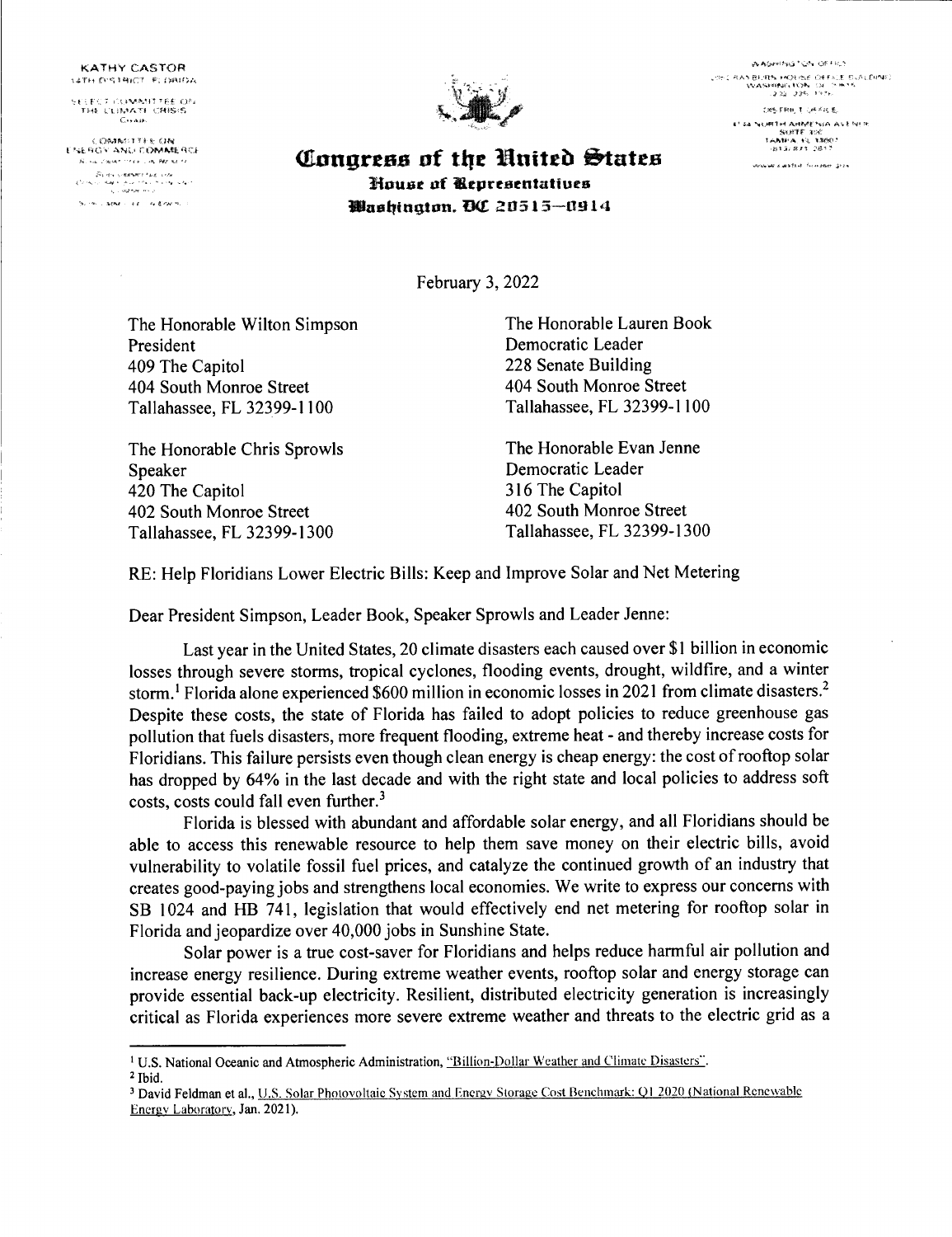result of climate change. Conventional alternatives like diesel generators only harm public health and exacerbate the climate crisis.<sup>4</sup> Florida's elected leaders should incentivize rapid deployment of resilient distributed solar energy generation paired with back-up energy storage. Congress encouraged states to consider adopting net metering to expand fuel diversity and promote renewable energy.<sup>5</sup> Under existing law, Floridians may receive credits for the excess electricity they send back to the electric grid at retail rates. Recent polling shows that 93% of Florida voters support net metering.<sup>6</sup> Net metering programs have very little impact on total electricity costs.<sup>7</sup> SB 1024 and HB 741 would harm consumers and the growing solar energy industry in Florida.

#### Economic Benefits of Rooftop Solar

In the State of Florida, rooftop solar:

- Provides more than 40,000 jobs
- Generates almost \$3.2 billion in household income
- Provides nearly \$3.3 billion in Federal, state, and local tax revenues
- Adds \$10.6 billion to the Gross Domestic Product.<sup>8</sup>

In addition to construction jobs, rooftop solar creates jobs in the high-tech manufacturing, information technology, and professional business services industries.<sup>9</sup> Expanding rooftop solar in Florida through net metering helps diversify the economy and helps draw investment into Florida. There are more than 400 solar energy businesses in Florida.<sup>10</sup> Maintaining the economic engine net metering provides is essential to the stability and growth of Florida's economy.

### Rooftop Solar and Equity

Distributed solar energy provides unique resilience benefits in the event of extreme weather, like Hurricane Michael in 2018 which left 182,000 customers without access to electricity from the grid for more than a week.<sup>11</sup> Medically vulnerable and older residents are especially dependent on electricity and Florida has the highest percentage of senior citizens in the country.<sup>12</sup> More than 175,000 Floridians are electricity-dependent (based on medical conditions) Medicare recipients; this is the third-highest number in the United States.<sup>13</sup>

In addition to resilience benefits, incentivizing rooftop solar deployment through net metering benefits all Floridians because it reduces air pollution which can exacerbate health problems. Exposure to air pollution increases the likelihood of severe impacts, including death,

<sup>&</sup>lt;sup>4</sup> Vote Solar, Resilient Clean Energy for California: Protecting Vulnerable Communities, Critical Facilities, and the California Economy with Solar + Storage (Feb. 2020).

*<sup>5</sup>*Energy Policy Act of 2005, Pub. L. No. 109-58, *§* 1251 (2005), 16 U.S.C. *§* 262l(d).

<sup>&</sup>lt;sup>6</sup> Florida Solar Energy Industries Association (FlaSEIA), Preserve Florida's Rooftop Solar Industry (2021).

<sup>&</sup>lt;sup>7</sup> Andrew Satchwell et al, Financing Impacts of Net-Metered PV on Utilities and Ratepayers: A Scoping Study of Two Prototvpical U.S. Utilities (Lawrence Berkeley National Laboratory, Sep. 2014).

<sup>&</sup>lt;sup>8</sup> Florida Solar Energy Industries Association (FlaSEIA), Preserve Florida's Rooftop Solar Industry (2021).

<sup>&</sup>lt;sup>9</sup> Ibid.

 $10$   $\text{Hid}$ .

<sup>&</sup>lt;sup>11</sup> Audra D.S. Burch and Patricia Mazzei, "Thousands in Florida May Not Get Electricity Back for Weeks," (The New York Times. Oct. 14, 2018).

<sup>&</sup>lt;sup>12</sup> Solar United Neighbors and Vote Solar, The State of Rooftop Solar in Florida (Aug. 2020).

<sup>&</sup>lt;sup>13</sup> U.S. Department of Health and Human Services, **HHS emPOWER Map** (Dec. 2021).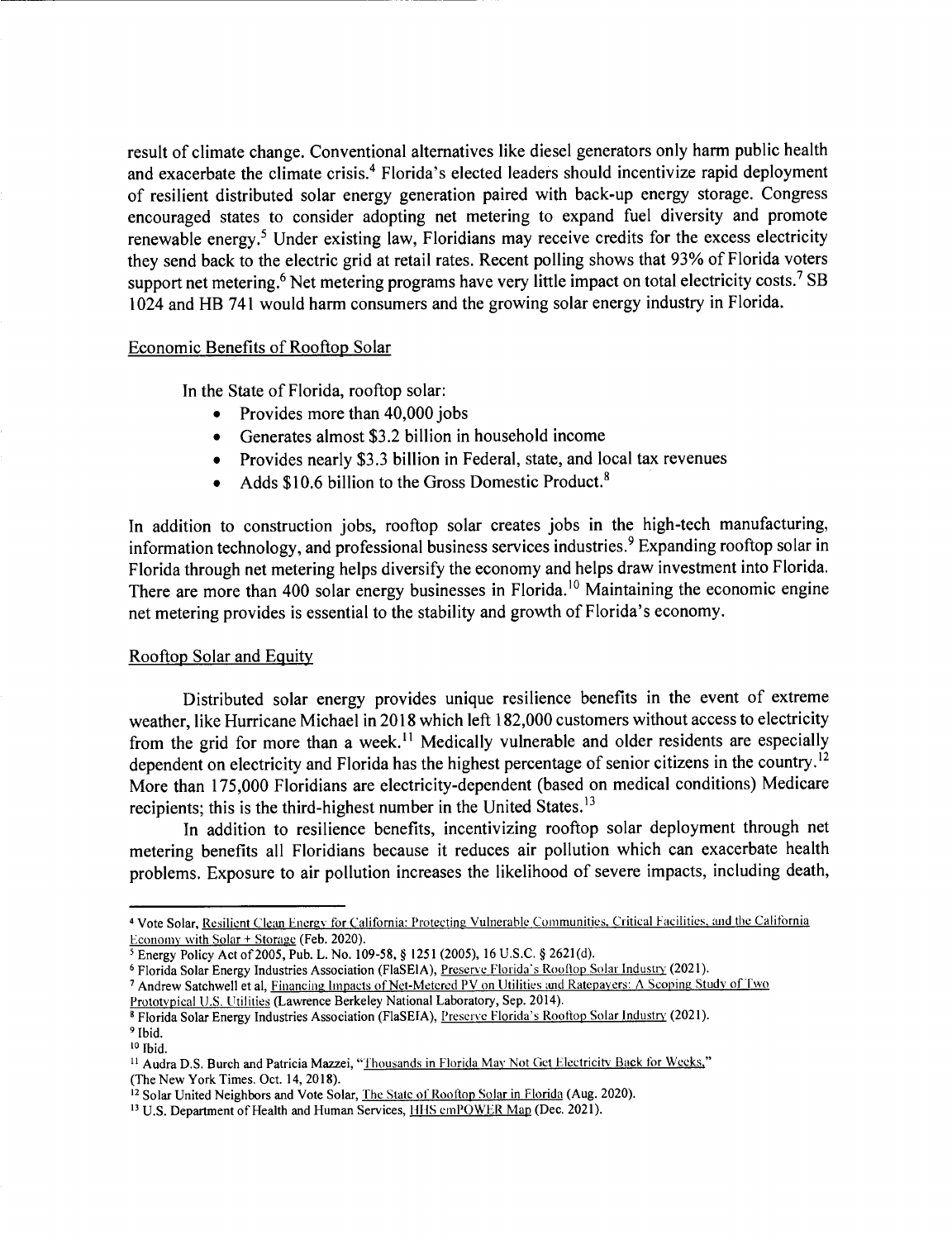from COVID-19. Rooftop solar deployment also reduces costs associated with developing new electricity generating facilities and transmission lines. In fact, recent studies conclude that rooftop solar provides net benefits to society, even with net metering compensation factored in.<sup>14</sup>

We support strategies to increase access to rooftop solar energy for all Floridians, including those who rent their homes and/or live in multi-family apartment buildings. For this reason, Chair Castor introduced the Community Solar Consumer Choice Act of 2021 (H.R. 2764) to expand access to solar energy, including expanding net metering for community solar subscribers. Florida should be a national leader and grow the rooftop solar industry.

#### SB 1024 and HB 741

We agree with the Florida Public Service Commission when it concluded that net metering "is an effective means of encouraging the development of demand-side renewable energy systems that allow participants to offset their energy usage."<sup>15</sup> We are concerned that SB 1024 and HB <sup>741</sup>would harm consumers by limiting access to resilient rooftop solar and harm local jobs and economic growth by crashing the solar energy industry in Florida. We are the "Sunshine State" and should harness low-cost solar energy to benefit Floridians! If enacted, the legislation could increase unemployment and lead to more spending on out-of-state fossil fuels like fracked gas that has harmful impacts.<sup>16</sup> As it is, more than \$5 billion leaves Florida's economy each year to pay for out-of-state fracked gas.<sup>17</sup> Florida is among the most-dependent U.S. states on fracked gas, leaving Floridians exposed to volatile swings in gas prices.<sup>18</sup>

A brighter future is possible  $-$  one that charts a future for lower electric bills and less pollution for Floridians. We respectfully urge you to defeat this legislation and support efforts to grow the solar energy industry, attract more investment to Florida, expand economic diversification, create more local jobs, reduce exposure to volatile fossil fuel prices, and protect public health.

Sincerely,

\_\_\_\_ \_; *Isl* ------ *\_\_\_\_ \_:Isl \_\_\_\_ \_* 

Kathy Castor Charlie Crist<br>
MEMBER OF CONGRESS
MEMBER OF CONGRESS MEMBER OF CONGRESS

*Isl* -----· ------ \_\_\_\_ \_; *Isl* ------

Al Lawson Darren Soto MEMBER OF CONGRESS MEMBER OF CONGRESS

<sup>14</sup> Environment America, The True Value of Solar: Measuring the Benefits of Rooftop Solar Power (Jul. 2019).

<sup>15</sup> Florida Public Service Commission, Order No. PSC-2019-0509-FOF-EG (Nov. 26, 2019).

<sup>16</sup> Solar United Neighbors and Vote Solar, The State of Rooftop Solar in Florida (Aug. 2020).

<sup>17</sup> Vote Solar, The Costs and Risks of Florida's Dependence on Natural Gas (Jul. 2020).

<sup>18</sup> Ibid.